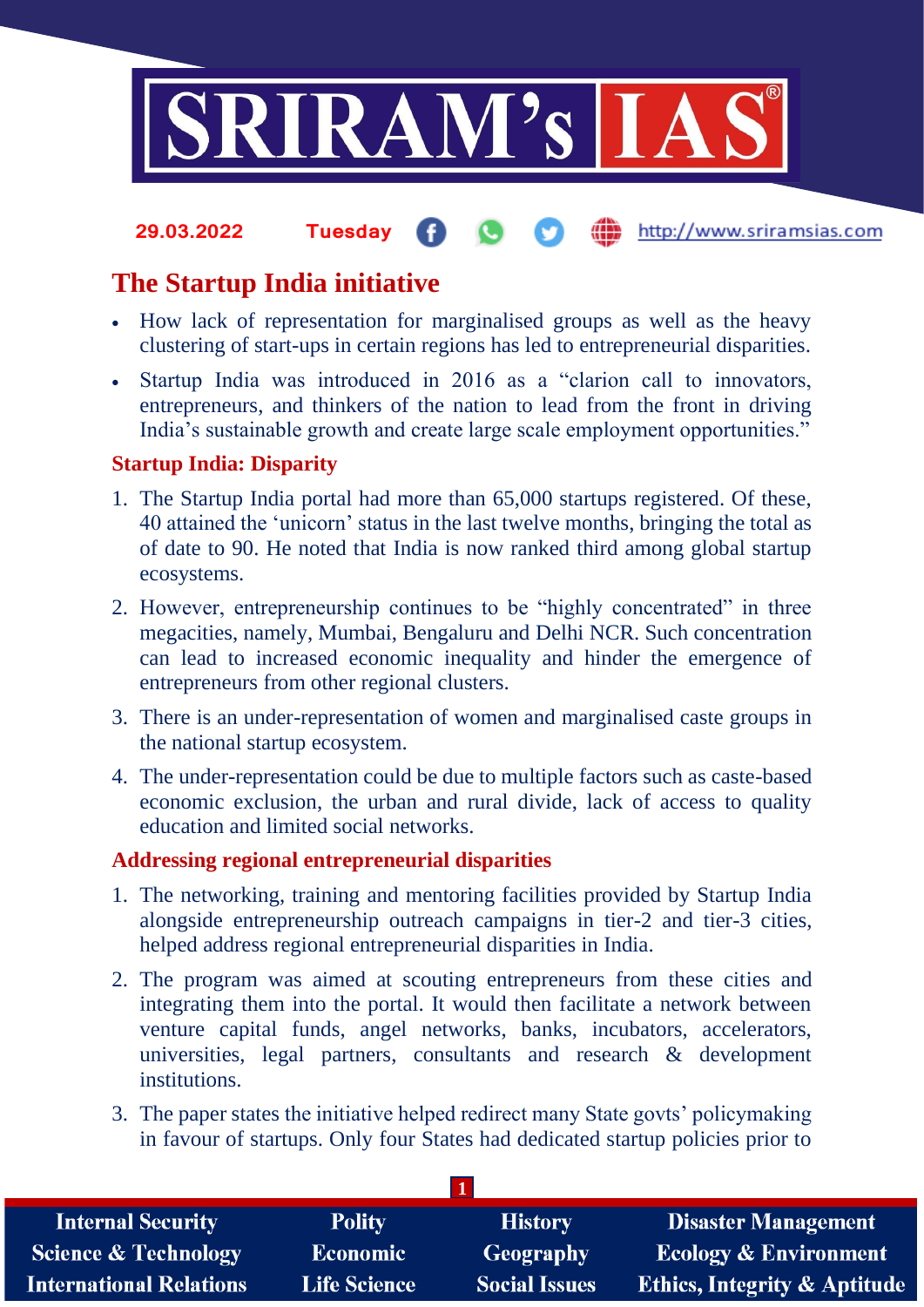

#### http://www.sriramsias.com **29.03.2022 Tuesday**

its launch. After its launch and as of December 2019, 23 States and two Union Territories had formulated a dedicated startup policy.

# **Heavy concentration in megacities**

- 1. Despite the initiative, the researchers pointed out that entrepreneurship continued to be "highly concentrated" in three megacities, namely, Mumbai, Bengaluru and Delhi NCR.
- 2. The three cities accounted for 93% of all funding raised between 2014 and 2019. The paper pointed out that India's venture capital industry is also clustered in and around these three cities.



#startupindia

**FEATURES.** 

3. Quoting from recent studies, the researchers stated that such concentration can lead to increased economic inequality and hinder the emergence of entrepreneurs from industries other than those belonging to the clusters.

### **Women in the industry**

- 1. Of 62,000 startups registered with the DPIIT, 46% of them had at least one woman director.
- 2. RBI's pilot survey had earlier stated that 5.9% of participating startups in its survey had a female founder in comparison to 55.5% of the opposite gender. The remaining 38.6% had both male and female co-founders.
- 3. There are dedicated measures taken to spurt women's entrepreneurship. 10% of the fund in the Fund of Funds operated by Small Industries Development Bank of India (SIDBI) has been reserved for women-led startups.

**2**

| <b>Internal Security</b>        | <b>Polity</b>       | <b>History</b>       | <b>Disaster Management</b>              |  |  |  |
|---------------------------------|---------------------|----------------------|-----------------------------------------|--|--|--|
| <b>Science &amp; Technology</b> | <b>Economic</b>     | Geography            | <b>Ecology &amp; Environment</b>        |  |  |  |
| <b>International Relations</b>  | <b>Life Science</b> | <b>Social Issues</b> | <b>Ethics, Integrity &amp; Aptitude</b> |  |  |  |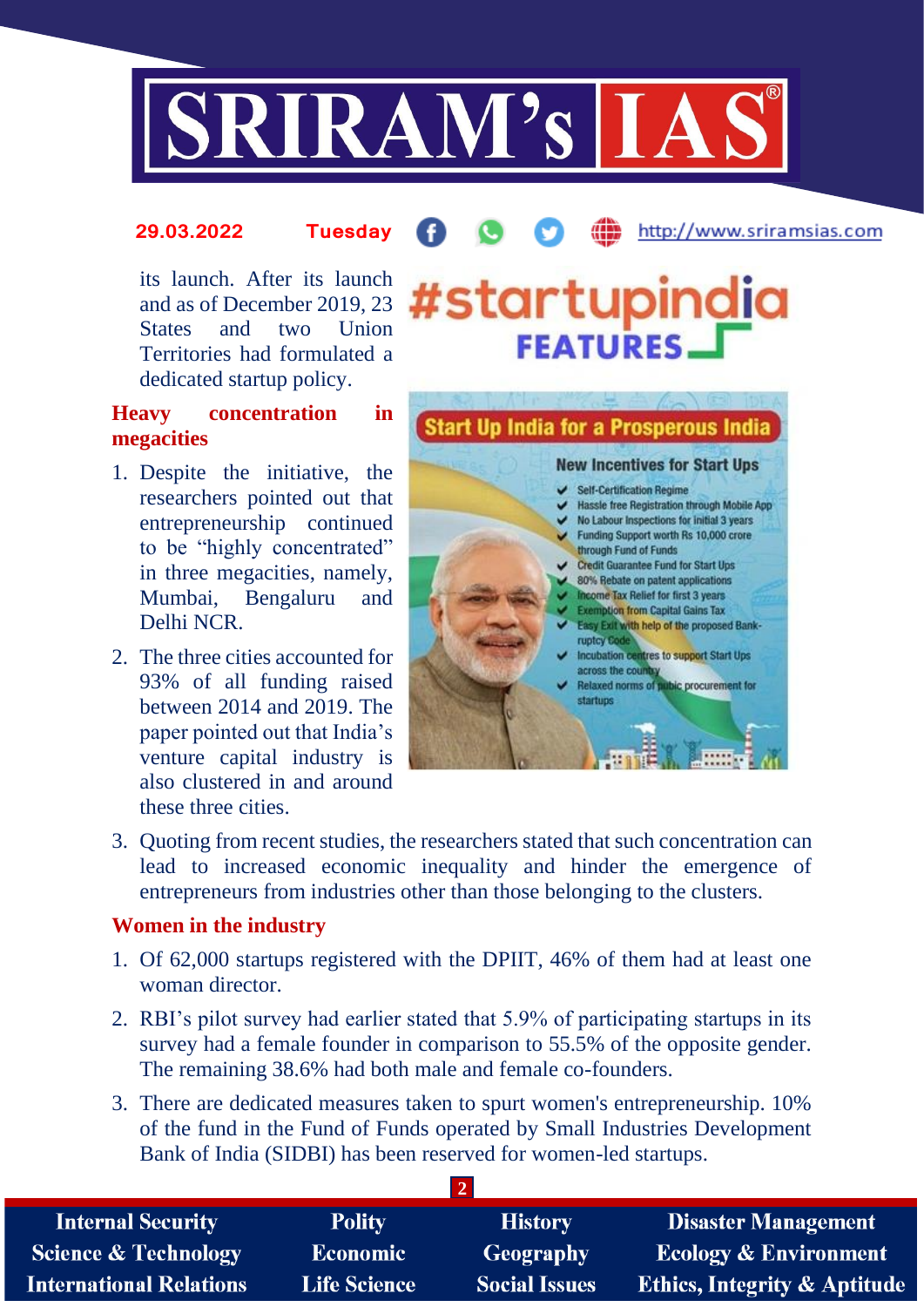

- æ  $\bullet$ http://www.sriramsias.com G. **29.03.2022 Tuesday**
- 4. Further, all the alternate investment funds where the SIDBI takes equity have been mandated to contribute 20% in businesses that are women-led, women influenced and women employment or women consumption centric.



### **Ensuring representation**

1. The researchers point out that the 40-page Startup India Action Plan document has no mention of the words 'caste', 'tribe', 'marginalised', 'indigenous' or 'social group'.

| <b>Internal Security</b>        | <b>Polity</b>       | <b>History</b>       | <b>Disaster Management</b>              |
|---------------------------------|---------------------|----------------------|-----------------------------------------|
| <b>Science &amp; Technology</b> | <b>Economic</b>     | <b>Geography</b>     | <b>Ecology &amp; Environment</b>        |
| <b>International Relations</b>  | <b>Life Science</b> | <b>Social Issues</b> | <b>Ethics, Integrity &amp; Aptitude</b> |
|                                 |                     |                      |                                         |